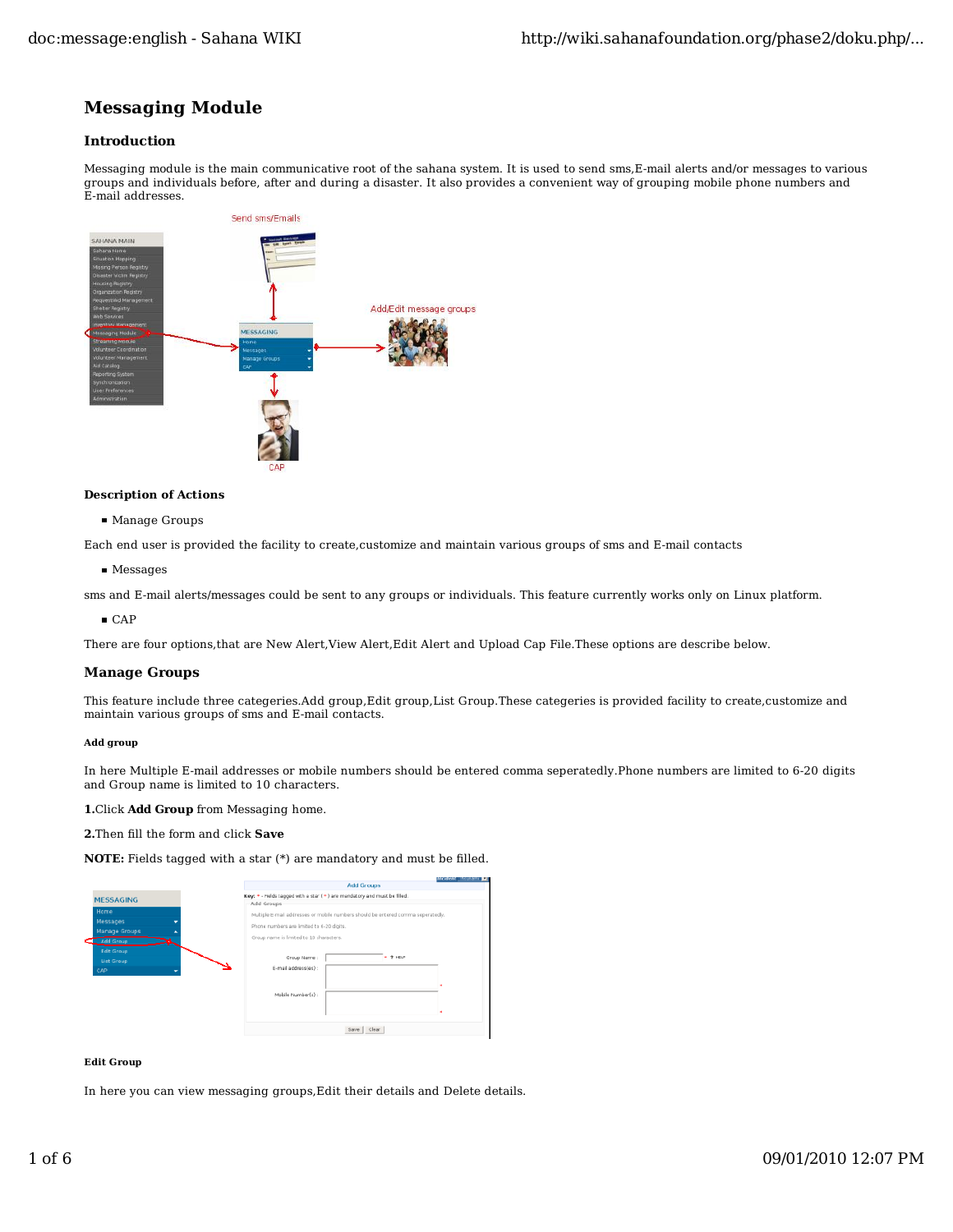**1.**Click **Edit Group** from Messaging home.



**2.**Then display table,that contain group numbers,number of mail addresses and telephone numbers added.click the **View and Edit** on the appropriate links.

|         | <b>Edit Groups</b>                                    |  |
|---------|-------------------------------------------------------|--|
|         | Group Name   Mail IDs/Phone Numbers Count  <br>Action |  |
| 1212    | 1 mail IDs/1 phone numbers Wiew and Edit              |  |
| scs2003 | 2 mail IDs/1 phone numbers   View and Edit            |  |

#### **3.**Then you can edit or delete information you want.

|                                           | <b>View and Edit Group</b>                                                       |  |
|-------------------------------------------|----------------------------------------------------------------------------------|--|
|                                           | Key: * - Fields tagged with a star (*) are mandatory and must be filled.         |  |
| Add Group                                 |                                                                                  |  |
|                                           | Multiple E-mail addresses or mobile numbers should be entered comma seperatedly. |  |
| Phone numbers are limited to 5-20 digits. |                                                                                  |  |
| Group name is limited to 10 characters.   |                                                                                  |  |
| Group Name:                               | ? HELP<br>1212                                                                   |  |
| E-mail address(es) :                      | swgdewg@dsad.com                                                                 |  |
|                                           |                                                                                  |  |
| Mobile Number(s):                         | 121313                                                                           |  |
|                                           |                                                                                  |  |
|                                           |                                                                                  |  |
|                                           | Close<br>Delete<br>Save I                                                        |  |

#### **List Group**

In this section list all the available messaging groups,their email addresses and telephone numbers.This is the way of get all group details.

| <b>MESSAGING</b>  |                    |                                     |                       |  |  |  |
|-------------------|--------------------|-------------------------------------|-----------------------|--|--|--|
| Home              | <b>List Groups</b> |                                     |                       |  |  |  |
| Messages          |                    |                                     |                       |  |  |  |
| Manage Groups     | Group Name         | e-mails Ds                          | <b>Mobile Numbers</b> |  |  |  |
| Add Group         | 1212               | swedewe@dsad.com                    | 121313                |  |  |  |
| <b>Edit Group</b> | scs2013            | nalaka@gmail.com<br>geyan@gmail.com | 0716304240            |  |  |  |
| List Group        |                    |                                     |                       |  |  |  |
| CAP               |                    |                                     |                       |  |  |  |

#### **Messages**

In here sms and email messages can be sent to groups or individuals.This feature currently works only on Linux platform.There are two options,that are Customized Messaging and Group Messaging.

#### **Customized Messaging**

Using this option can be sent sms or emails to individuals that may not belong to any available groups.

**1.**Click **Customized Messaging** from the Messaging home.



**2.**Then type the message ,email addresses and Telephone numbers and click **Send**

**NOTE:** Fields tagged with a star (\*) are mandatory and must be filled.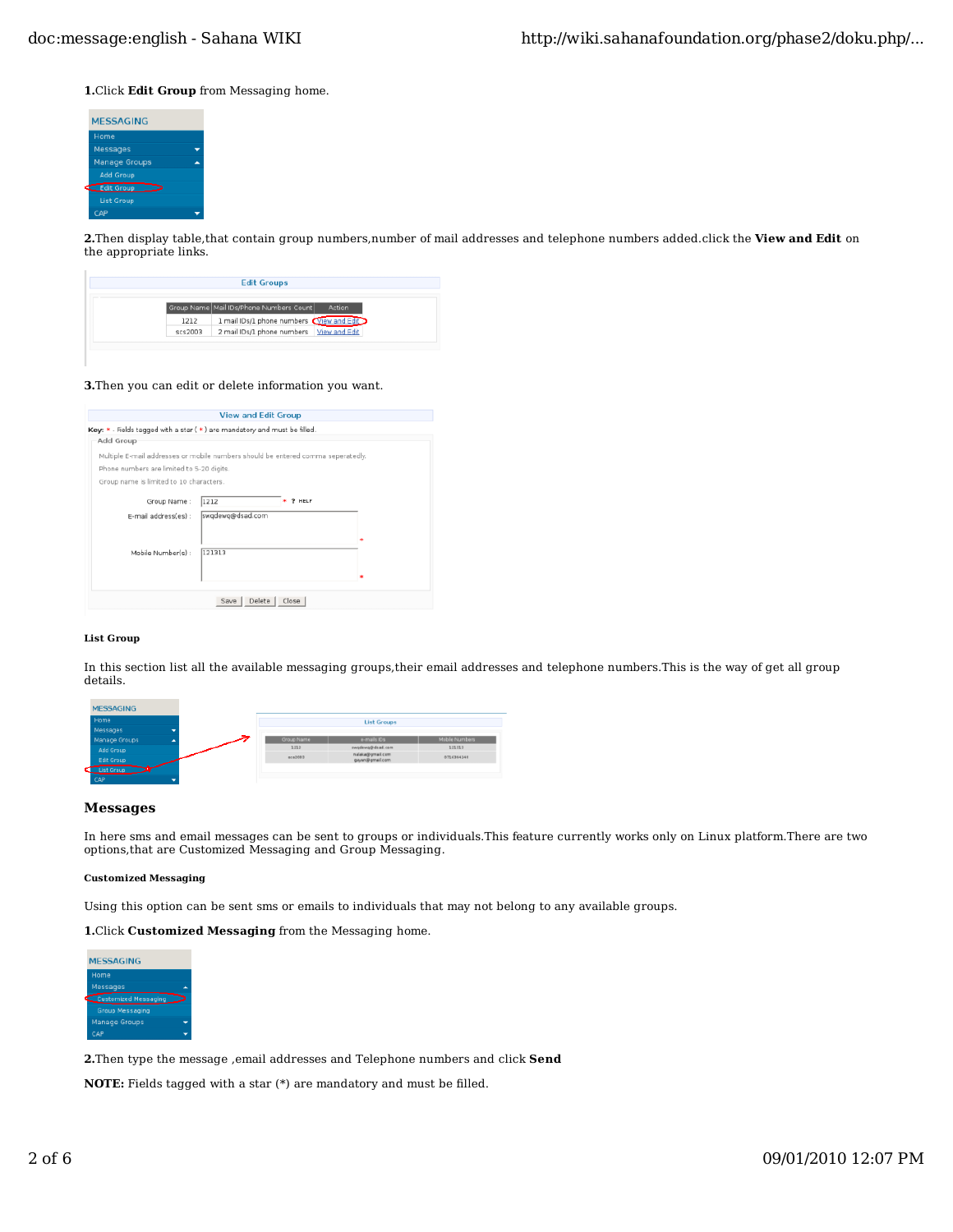|                                                                                  | Incident Thsunami |
|----------------------------------------------------------------------------------|-------------------|
| <b>Customized Messaging</b>                                                      |                   |
| Key: * - Fields tagged with a star ( * ) are mandatory and must be filled.       |                   |
| Messaging                                                                        |                   |
| Multiple E-mail addresses or mobile numbers should be entered comma seperatedly. |                   |
| Message content is limited to 160 characters.                                    |                   |
| Phone numbers are limited to 6-20 digits.                                        |                   |
| Message:                                                                         |                   |
|                                                                                  |                   |
| E-mail address(es) :                                                             |                   |
|                                                                                  |                   |
| Mobile Number(s) :                                                               |                   |
|                                                                                  |                   |
|                                                                                  |                   |
| Send Clear                                                                       |                   |

#### **Group Messaging**

If sometimes want to send sms to selected phone numbers or emails to registered group in before,after and during a disaster,can send messages using this option.Note that Messages can send registered groups only.

**1.**Click **Group Messaging** from the Messaging home.



**2.**Then Select the appropriate group and send the message.

|                                               | <b>Send Group</b>         |
|-----------------------------------------------|---------------------------|
| Message Details                               |                           |
| Message content is limited to 160 characters. |                           |
| Message:                                      |                           |
| Group(s) Selection                            | ? HELP<br>1212<br>scs2003 |
| Send Message                                  |                           |

## **CAP(Common Alerting Protocol)**

New Alert Option enables end-user to create a New CAP message This will create an xml file containing the CAP message and store it in a temporary directory. You can view this file using 'View Messages' option. View Alert Option enables end-user to view stored CAP messages.Two sample messages are already added to the list. You can view them by selecting one of them and pressing the 'view' button. In cap message we create new XML file or change the attribute of existing xml file.That structure is indicated below.But I'll do my research (http://wiki.sahanafoundation.org/doku.php/doc:message:english http://custom-essay-writing-service.org/custom-researchpapers.php) to know more about it.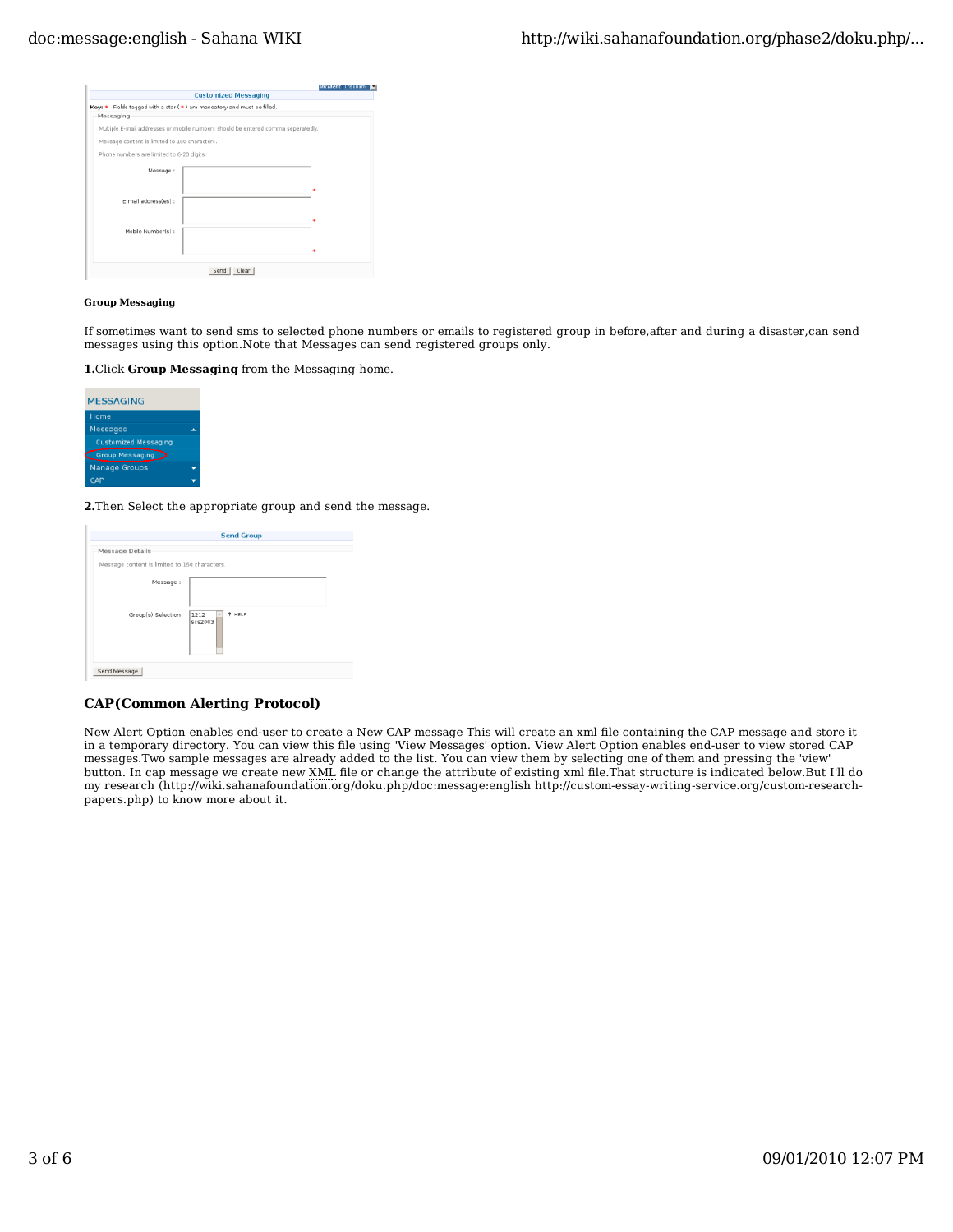

There are four options.

**New Alert**

**1.**Select **New Alert** from Messaging Module menu.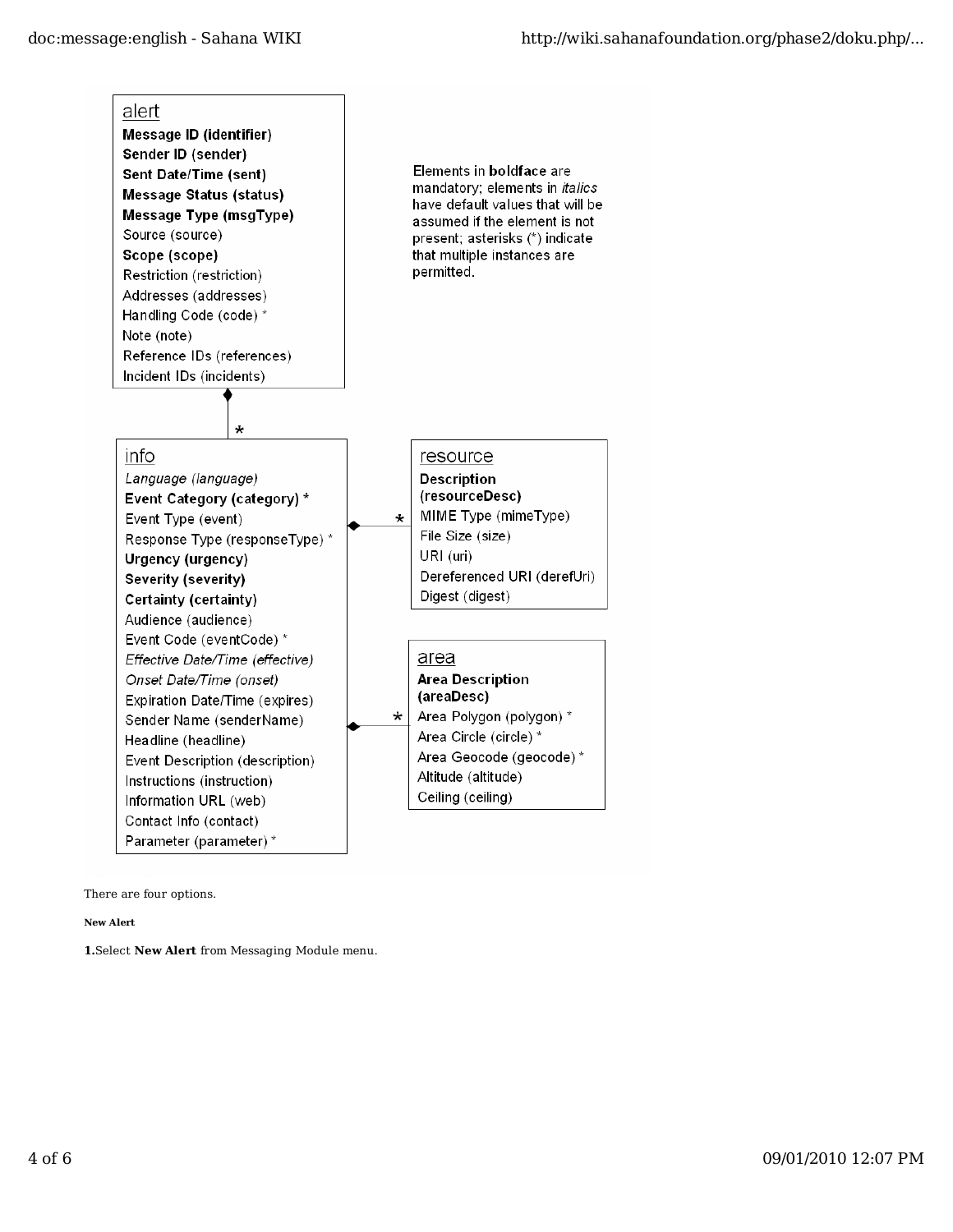| <b>MESSAGING</b>       |                          | <b>Creating New Cap Template</b> |                    |                                              |                                    |      |
|------------------------|--------------------------|----------------------------------|--------------------|----------------------------------------------|------------------------------------|------|
| Home                   |                          | New Cap Template                 |                    |                                              |                                    |      |
| Messages               | $\overline{\phantom{0}}$ |                                  | Message identifier | Actual-1203565510                            | 7 HELP                             |      |
| Manage Groups          | ۰                        |                                  | Date               | 2008-02-21 09:02:10                          |                                    |      |
| CAP                    | ٠                        |                                  | Sender             |                                              | ? HELP                             |      |
| New Alert              |                          |                                  | Status             | ? HELP<br>$\overline{\phantom{a}}$<br>Actual |                                    |      |
| View Alert             |                          |                                  | Message Type       | ? HELP<br>Alert<br>$\overline{r}$            |                                    |      |
| <b>Edit Alert</b>      |                          |                                  | Source             | Sahana                                       | 2 HELP                             |      |
|                        |                          |                                  | Scope              | $= 2$ HELP<br>Public                         |                                    |      |
| <b>Upload CAP File</b> |                          | Optional                         |                    |                                              |                                    |      |
|                        |                          |                                  | Code<br>References |                                              | Enter space separated set of codes |      |
|                        |                          |                                  |                    |                                              |                                    |      |
|                        |                          |                                  | incidents          |                                              |                                    |      |
|                        |                          |                                  |                    |                                              |                                    | Next |
|                        |                          |                                  |                    |                                              |                                    |      |

**2.**Fill the forms and click **Next**.

**NOTE:**In here actually set the attribute for XML file.This attribute get from the users of sahana.

**View Alert**

**1.**Select **New Alert** from Messaging Module menu.



You can view the template you entered or view the message you created.

| <b>Sahana Messaging Module</b> |                                 |
|--------------------------------|---------------------------------|
| <b>CAP Message Viewer</b>      |                                 |
| Select Template                | Select Message                  |
| Actual-1151277149.xml<br>View  | KST01055887203.xml<br>View<br>٠ |

## You can download Template or message you created by clicking **Download**

| <b>Sahana Messaging Module</b>                      |                              |
|-----------------------------------------------------|------------------------------|
| <b>CAP Message Viewer</b>                           |                              |
| Select Template                                     | Select Message               |
| Actual-1151277149.xml<br>$\blacktriangleright$ View | KST01055887203.xml -<br>View |

## **Edit Alert**

Select the **Edit Alert** from Messaging Module menu and select the template(that was used for send messages) and click **Edit**.Then Edit the message and save the message.

| <b>MESSAGING</b>  |     |                            |                                                 |
|-------------------|-----|----------------------------|-------------------------------------------------|
| Home              |     | Sahana Messaging Module    |                                                 |
| Messages          |     |                            |                                                 |
| Manage Groups     |     | <b>CAP Template Editor</b> |                                                 |
| CAP               |     | -Select Template           |                                                 |
| <b>New Alert</b>  | احت |                            | Edit<br>Actual-1151277149.xml<br>$\blacksquare$ |
| <b>View Alert</b> |     |                            |                                                 |
| Edit Alert        |     |                            |                                                 |

#### **Upload CAP File**

When want to create some xml file formats for sending messages or upload predeveloped xml message,this option is used.In here can upload XML templates or Messages.



Developer docs